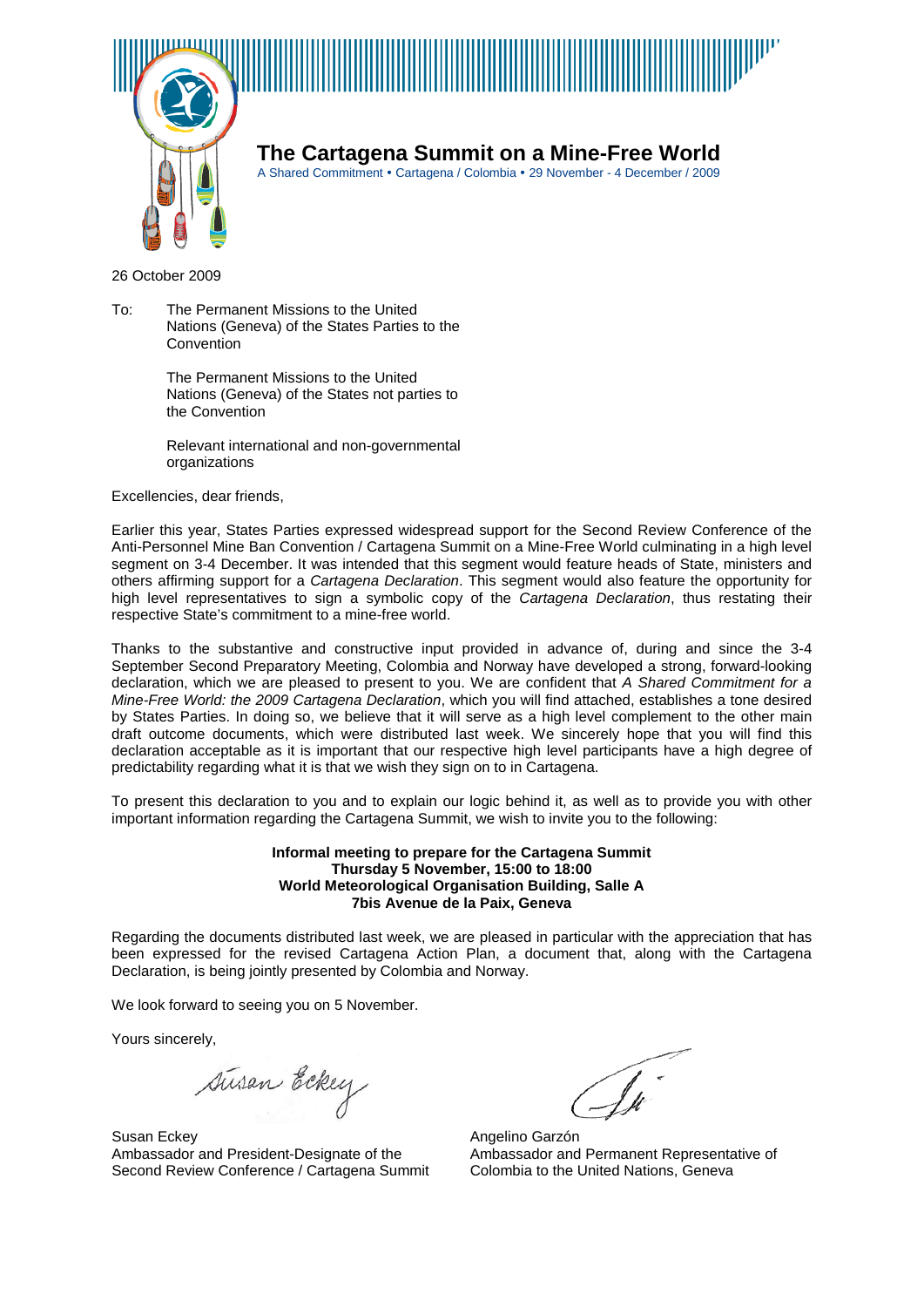## **A Shared Commitment for a Mine-Free World: The 2009 Cartagena Declaration**

### **26 October 2009**

We, the high representatives of the States Parties to the Convention banning anti-personnel mines, gathered here at the Cartagena Summit, reaffirm our commitment to ending the suffering caused by anti-personnel mines and to achieving a world free of mines. We are convinced that we will reach this goal in our lifetime.

Inspired by our collective achievements, we will strengthen our efforts to overcome the remaining challenges.

# **A decade of saving lives**

The number of deaths and injuries caused by anti-personnel mines has fallen considerably since the Convention entered into force in 1999.

Survivors are receiving better care and their human rights have been enhanced. We are inspired by the survivors who despite their trauma and injuries participate actively in their communities and in the work of the Convention.

Countless lives and limbs have been saved through the destruction of more than 42 million stockpiled anti-personnel mines and the clearance of vast mined areas. We are proud of this humanitarian accomplishment, and of our contribution to the achievement of the Millennium Development Goals.

Our aim is universal adherence to the Convention. One-hundred-fifty-six States have already joined the Convention and will never again use anti-personnel mines and nearly all other States observe the global norm it has established. Endeavours to convince other actors not to use anti-personnel mines are bearing fruit.

We are proud that the Convention has strengthened international humanitarian law and inspired the development of other instruments for the protection of civilians.

These achievements are the result of the partnership we have built between affected and other States, international organisations and civil society.

# **People remain at risk**

Despite great efforts and much progress, we have still not been able to fulfil all the promises we as States Parties to the Convention have made to mine victims and to people living with the daily threat caused by anti-personnel mines.

Thousands of women, girls, boys and men are maimed or killed by anti-personnel mines every year. People living in affected areas remain at risk and the development of their communities is hindered by the presence of anti-personnel mines.

A small number of States not parties to the Convention and several armed non-state actors still use anti-personnel mines, causing new humanitarian challenges and continued suffering.

As long as people remain at risk, we are compelled to do more to achieve our goal.